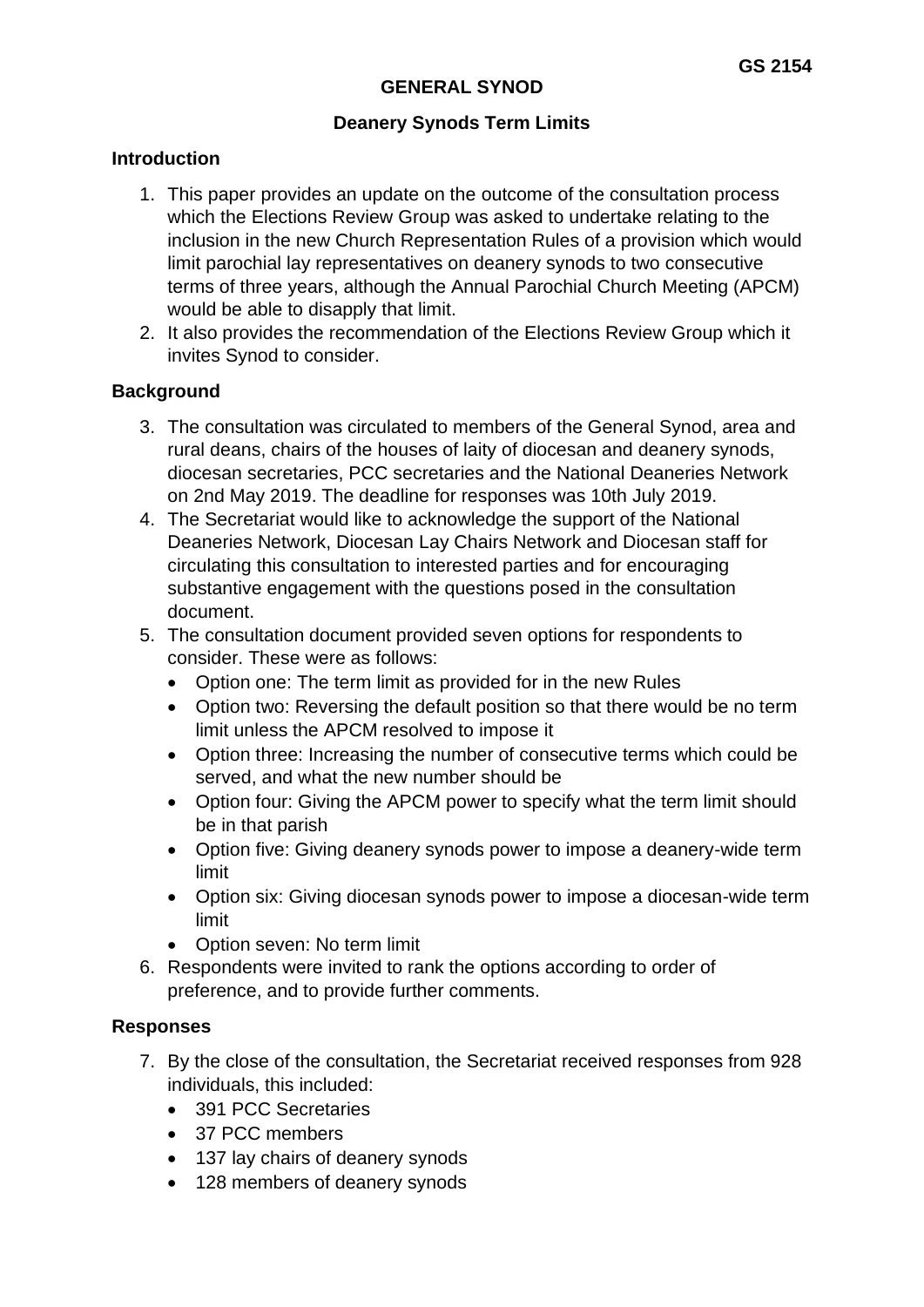- 46 area and rural deans
- 71 members of General Synod
- 48 Churchwardens
- 20 members of the National Deanery Network
- 5 Diocesan Secretaries
- 17 clergy
- 1 Bishop
- 6 Archdeacons
- 10 lay chairs of diocesan synod
- 8. It was noted that there were some respondents that held more than one role, and they have been counted within all the sector groups that they responded that they held. There was the opportunity for respondents to submit their response anonymously, so some did not provide personal details when responding.
- 9. The Secretariat received responses from 39 dioceses. There were no stated responses from the dioceses of Coventry, Durham and Sodor and Man. However, it is possible that these dioceses were represented in the anonymous returns.

## **Quantitative Responses**

- 10.The 928 respondents rated the options according to their preferences. In some cases, these were consolidated responses from the parishes, but the majority of responses reflected individual opinions.
- 11.The rankings were analysed using STV software and the results can be found in Annex One. There were 11 forms returned which were unable to be ranked using the STV software, as these ranked more than one option as the same number.
- 12.The most popular option from the respondents was **option two: reversing the default position so that there would be no term limit unless the APCM resolved to impose it**, closely followed by **option seven: no term limit**. The analysis was based on all respondents.
- 13.Following the request by the Elections Review Group to undertake a review of responses based on different constituencies, analysis was done on the area and rural deans which led to the same outcome as above.

## **Qualitative Responses**

- 14.In addition to the ranking of the options, respondents were invited to provide additional comments and there were 674 respondents which provided additional information.
- 15.This feedback was analysed and there were a number of similar themes highlighted by the responses.
- 16.The most common comment made by respondents was that limited terms of office for Deanery Synod lay members could lead to some Deanery Synods not being able to replace retiring members. This was related to the second most common comment which stated that the efficacy of Deanery Synods could be undermined by losing experienced members. Several respondents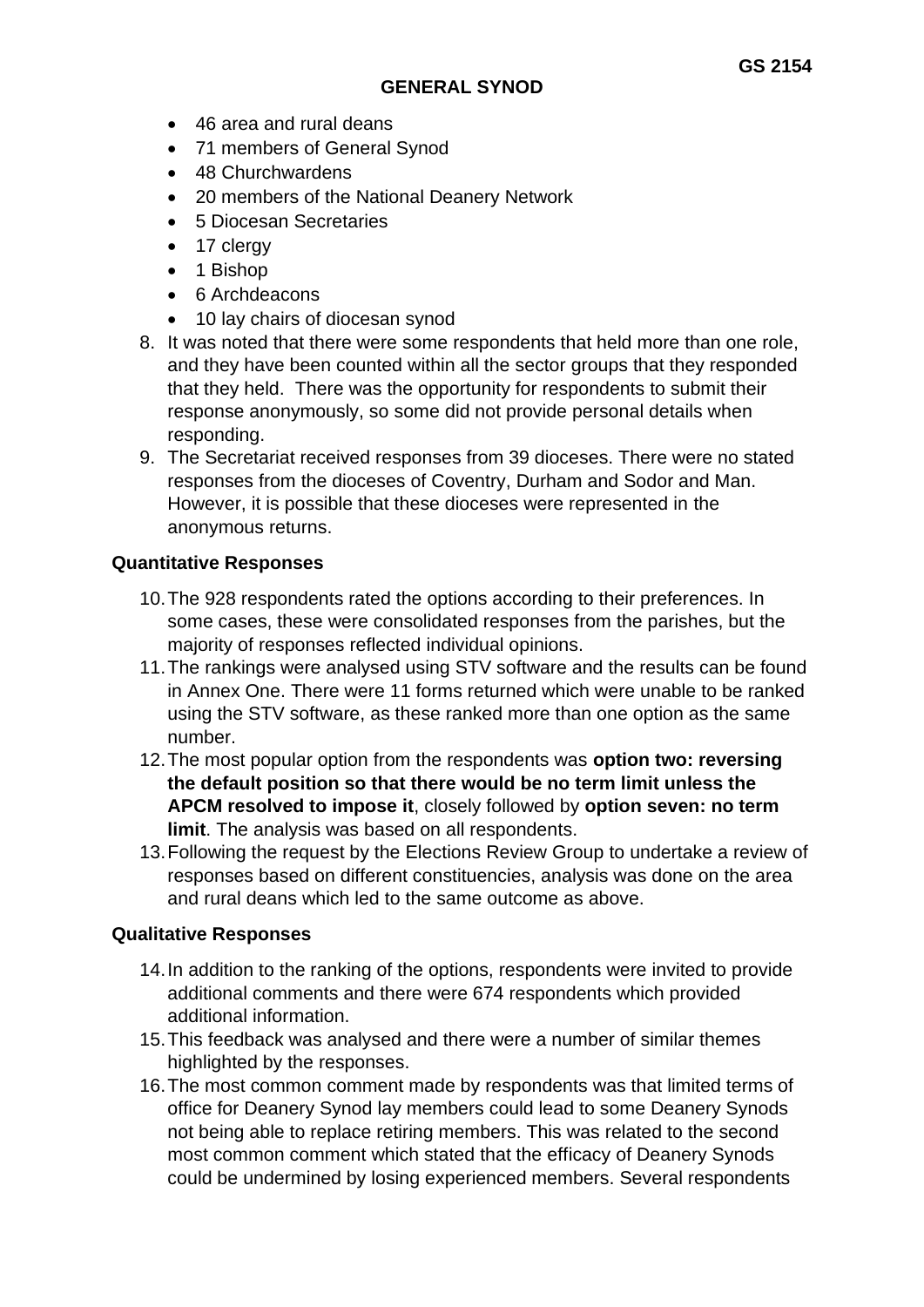noted that as Deanery Synods only met three times a year, it can be challenging for new members to be able to deliver on their role.

- 17.It was noted by several respondents that the decision regarding terms of office held by members should made at the local level, and that a national approach might not reflect the local situation. This was particularly acute for those in rural parishes.
- 18.A further comment made by respondent was that there was a perceived lack of equity with other bodies such as Diocesan Synods or General Synod, where there is no limit on terms of office. It was also noted that as this is only applicable to the laity, this can undermine the role of the laity in relation to the clergy. Some respondents raised the question of whether this could undermine the work being delivered under the Setting God's People Free programme.
- 19.There were a number of respondents in favour of endorsing the current rules to introduce limited terms of office. Option one had 207 respondents ranking it as their first choice. The comments provided in relation to this reflected that terms of office can enable new members to join and the power of the Annual Parochial Council Meetings to disapply would enable the Deanery Synod to manage its own local needs.
- 20.The introduction of term limits could lead to more diversity of members, including younger members, particularly as there would be an expectation that there would only be a commitment for three years.
- 21.Several respondents noted that this would bring Deanery Synod lay members in line with the requirements for Churchwardens, albeit noting that there are different responsibilities for these roles.

#### **Recommendation**

- 22.The Election Review Group discussed the outcome of the consultation and reviewed each of the options. It was proposed by the Group that there should be a recommendation put to Synod based on Option Two and Option Four, this would be as follows:
	- Reversing the default position so that there would be no term limit unless the APCM resolved to impose it, and giving the APCM the power to specify what the term limit should be in the parish.
	- Request that the Business Committee bring a Church Representation Rules (Amendment) Resolution giving effect to the first limb of the recommendation to the July 2020 group of sessions for approval by the Synod. Under Standing Order 36 (4)(e), the Resolution requires a majority of each House of not less than two-thirds of those present and voting.

The Revd Canon Sue Booys Chair of the Business Committee January 2020

**Published by the General Synod of the Church of England © The Archbishops' Council 2020**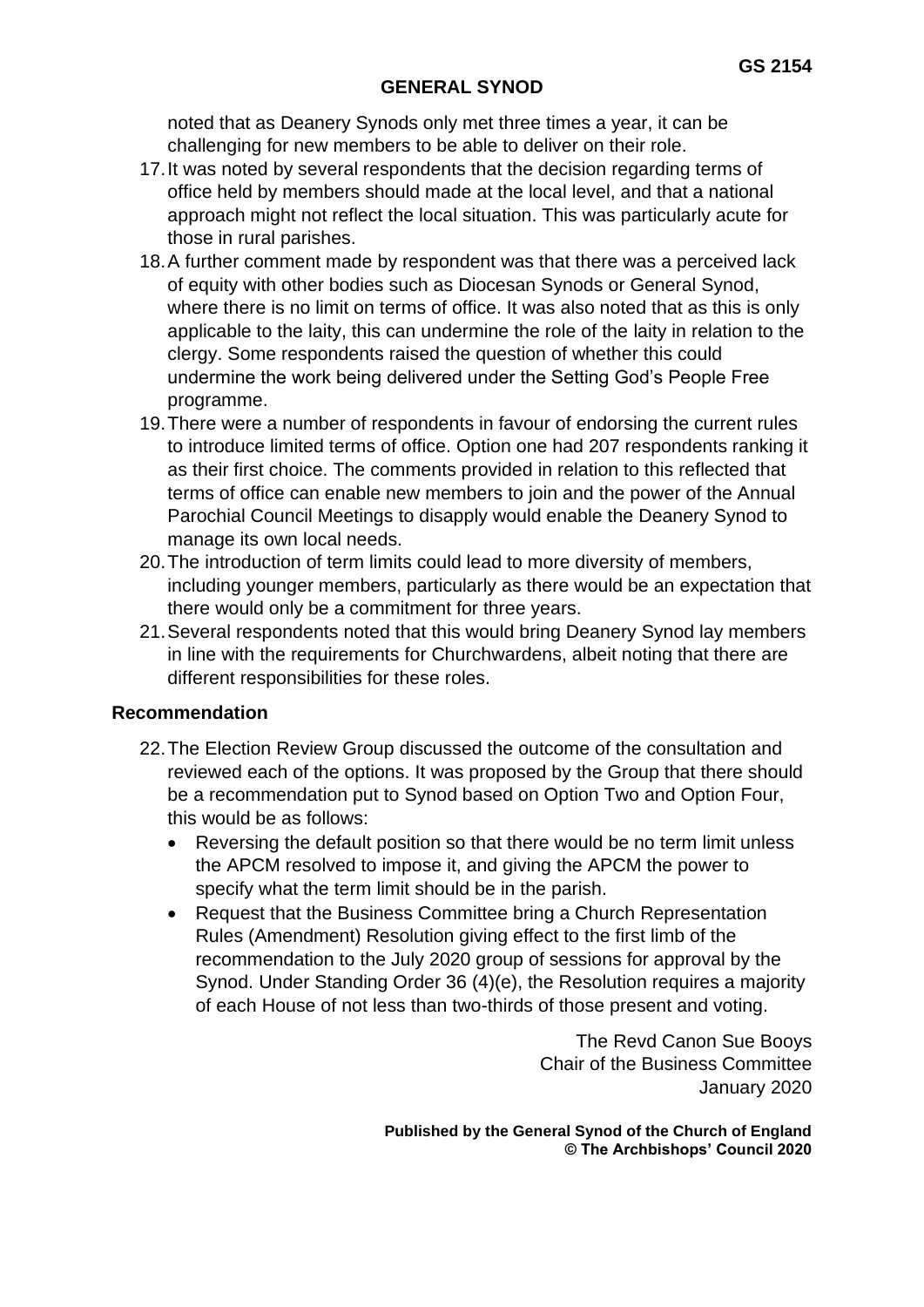# **Annex One**

The tables below illustrate the results using STV. The quota needed by any option to achieve a majority, as there were 917 ballots which were valid, the quota needed was 458.5.

The tables below show the stages which the software went through to be able to deliver a majority. On the first stage, option six has the fewest votes and was excluded. The papers allocated to option 6 (15) were reallocated as per the choice of the voters. The next stage saw option three excluded, and 31 votes were reallocated. At the next stage option five was excluded and 51 votes were reallocated, then option four was excluded with 147 votes reallocated. The final stage was to exclude option one and reallocate 241 votes. This led to the final stage with two option left, the results led to option two receiving a total of 388 votes compared to option seven which received a total of 358 votes.

## **Stage 1**

 $Quota = 458.50$ 

## **Stage 2**

There are no outstanding surpluses, and Option six, with 15.00 has fewest votes and is therefore excluded.

Excluding Option six

Transferring papers worth 1.00

## **Stage 3**

There are no outstanding surpluses, and Option three, with 31.00 has fewest votes and is therefore excluded.

Excluding Option three

Transferring papers worth 1.00

## **Stage 4**

There are no outstanding surpluses, and Option five, with 52.00 has fewest votes and is therefore excluded.

Excluding Option five

Transferring papers worth 1.00

## **Stage 5**

There are no outstanding surpluses, and Option four, with 147.00 has fewest votes and is therefore excluded.

Excluding Option four

Transferring papers worth 1.00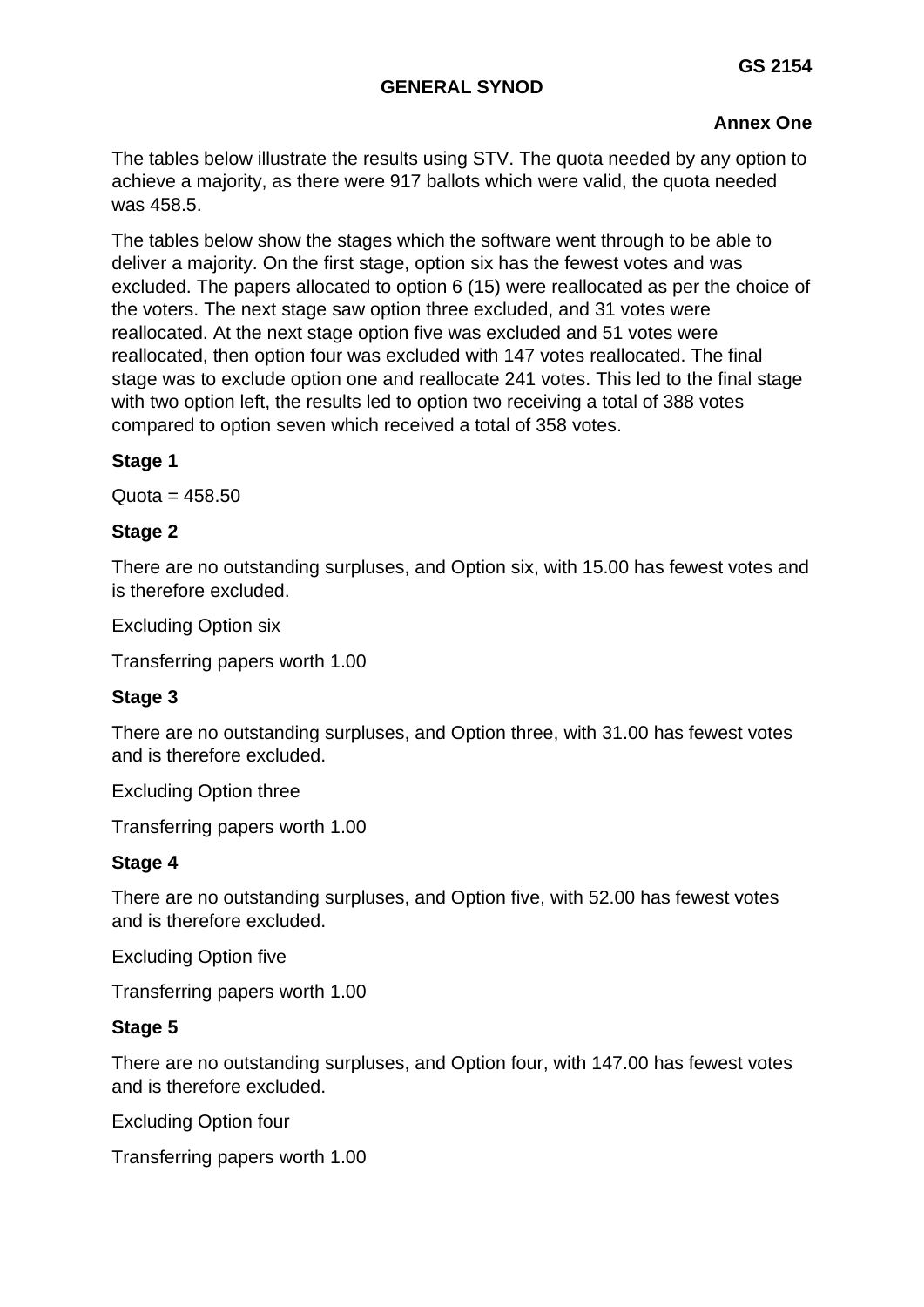# **Stage 6**

There are no outstanding surpluses, and Option one, with 241.00 has fewest votes and is therefore excluded.

Excluding Option one

Transferring papers worth 1.00

Option two SELECTED

with 388.00

over vote required 373.00

\*\*\*Finished\*\*\*